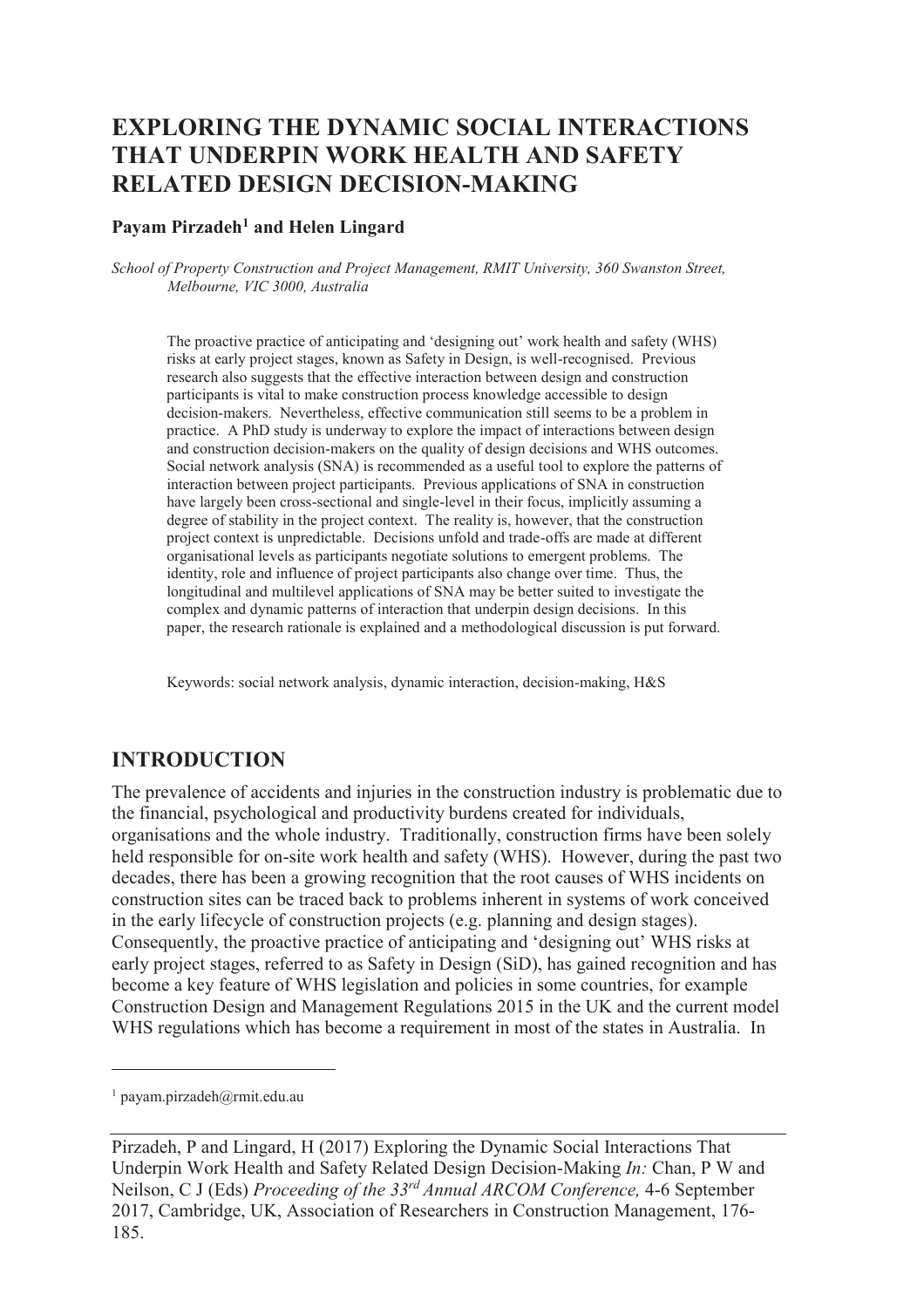addition, a growing number of construction companies have included SiD processes as part of their safety management and risk management procedures.

In line with these initiatives, research has been conducted in relation to the effective implementation of SiD. In particular, the organisational and contractual separation of the design and construction functions in construction projects has been identified as a problem because free and effective flow of communication between constructors and designers is not always possible. Recent research (Lingard *et al*., 2014a) has provided evidence that positive WHS outcomes are facilitated through the integration of construction process knowledge into design decision-making about the permanent features of a building or facility.

Furthermore, research has concluded that the timing of making WHS related decisions is also important in construction projects and that early consideration of WHS in project decision-making can lead to the implementation of more effective methods of risk control during construction (Lingard *et al*., 2015). Despite the growing momentum surrounding safety in design (SiD), research has provided evidence that in many cases designing for WHS has achieved suboptimal results in the construction industry (Gambatese *et al*., 2005). In fact, in many cases, the implementation of SiD has been limited to deliver modest reductions in WHS risks rather than eliminating inherently dangerous activities (Atkinson and Westall, 2010). Studies have proposed a number of factors contributing to successful implementation of SiD including designers' knowledge and attitude towards the concept (Gambatese *et al*., 2005), clients' motivation and commitment and involvement of contractor (Goh and Chua, 2016). Nevertheless, an important underlying issue, which remains unresolved, is that the efforts to improve WHS at design stage in construction have failed to acknowledge and cope with the special characteristics of the design process (Lingard *et al*., 2014b).

### **DESIGN DECISION MAKING IN CONSTRUCTION PROJECTS**

Construction design is a complex process. Lingard *et al*., (2012) classify the complexity inherent in the design process into two categories: organisational complexity and technological complexity. The organisational complexity stems from a significant division of tasks, involvement of multiple specializations and many interdependencies between organisational elements at different hierarchical levels (Lingard *et al*., 2012). In fact, design teams are referred to as 'temporary, multidisciplinary and network-based organisations' (den Otter and Emmitt, 2008). The technological complexity of the design process, on the other hand, arises from the involvement of a network of tasks, requiring contributions from multiple specialists, and a high level of interdependency between technologies, tasks or inputs (Lingard *et al*., 2012). In fact, design outcomes emerge from a network of inter-related decisions made through repeated interactions between multiple stakeholders. These interactions, in turn, form a complex structure of information exchanges supporting the design decision-making process.

Design is a multi-disciplinary process. As a result of the high complexity in modern construction methods and techniques, the design and construction processes have progressively become more specialised. This specialisation has increased the number of participant organisations and individuals with design responsibility (Austin *et al*., 2007). Often, the required knowledge to make design decisions resides in more than one design participant (Pektaş *et al*., 2006). Consequently, the timely and effective exchange of information between participants is critical for completion of design tasks and to ensure that components are compatible (Gray *et al*., 1994). Design process is dynamic and collaborative. Tryggestad *et al*., (2010) view construction design work as a collective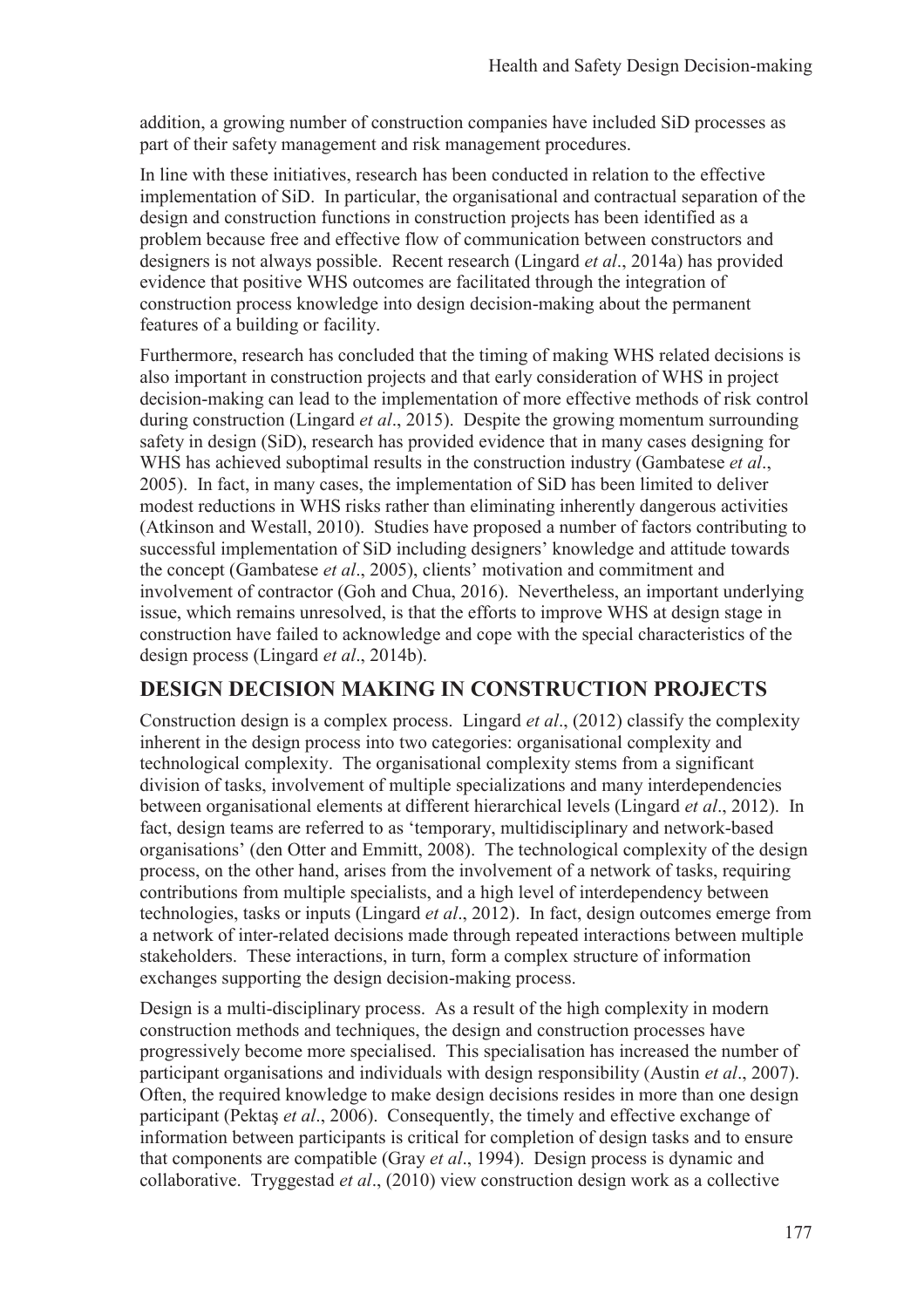activity characterized by social negotiations among coalitions of parties and distributed knowledge production. As they have also revealed, design involves a continuous process of (re)design activities to accommodate transforming interests of participants. Design goals are not invariant inputs established at the outset of a project which remain unchanged. Rather, design goals evolve through a flexible process of revisiting ambitions and engaging in 'trade-offs' to find practicable solutions to emergent problems (Tryggestad *et al*., 2010).

Iteration is a typical characteristic of the construction design process. Iteration implies refinement and is usually required for two reasons: 1) an unexpected failure to meet design requirements, 2) a response to the late availability of new information (Pektaş *et al*., 2006). Minimising unexpected iterations is desired in design management. One way of achieving this is to improve information quality and reduce uncertainty in decisionmaking through timely supply of information and involvement of appropriate participants in the design process. In addition, faster iterations (fewer amount of rework) are achievable by improved coordination of design activities (Pektaş *et al*., 2006).

The interdependency inherent in construction design is indicated in research by Austin *et al*., (2000) who report that a typical building design process can comprise between seven and 12 iterative loops. Each of these iterative loops consists of between five and 30 interrelated tasks. They also examined the design process of a hospital project and identified around 800 tasks and 10,000 information dependencies. Looking at specific phases in design, Austin *et al*., (2001) found high interdependency within and across activities in the conceptual design of a single building element. They also identified 'the process of social interaction' (i.e. the transfer of information, opinion and ideas) between design team members as a critical component of conceptual design activity.

Research has also revealed the roles that different groups of participants play in shaping design decisions. Particularly, suppliers and specialist subcontractors have been recognised for demonstrating innovative and independent decision-making in the design and manufacture of specialized building components (Lingard *et al*., 2012). Indeed, there is a growing recognition that modern building design is a collective and interactive process which involves complex and dynamic interdependencies between activities and among participants, and is thus best undertaken collaboratively.

## **INTEGRATING DESIGN AND CONSTRUCTION DECISIONS**

Research in construction has identified considerable benefits in the integration of construction expertise and knowledge into early project decision-making. (See e.g Song *et al*., 2009). Improved constructability and WHS have been mentioned frequently as one of these benefits (Gambatese, 2000; Lingard *et al*., 2014a). Consequently, it has been proposed that improvements in WHS require more integrated approaches to WHS decision-making which are supported by early-stage collaboration and effective interaction within and between two groups of project participants:

- those involved in early planning and designing the final product (i.e. building, structure, and facility), and
- those involved in making decisions about the construction process.

The collaborative design development is the basis for building sustaining relationships that accommodate complexity and reduce uncertainty (Austin *et al*., 2007). Through collaboration, knowledge and information can be shared between project participants and there would be less reliance on inaccurate assumptions. This is particularly important in relation to SiD, which involves knowledge from two main areas, the design of the final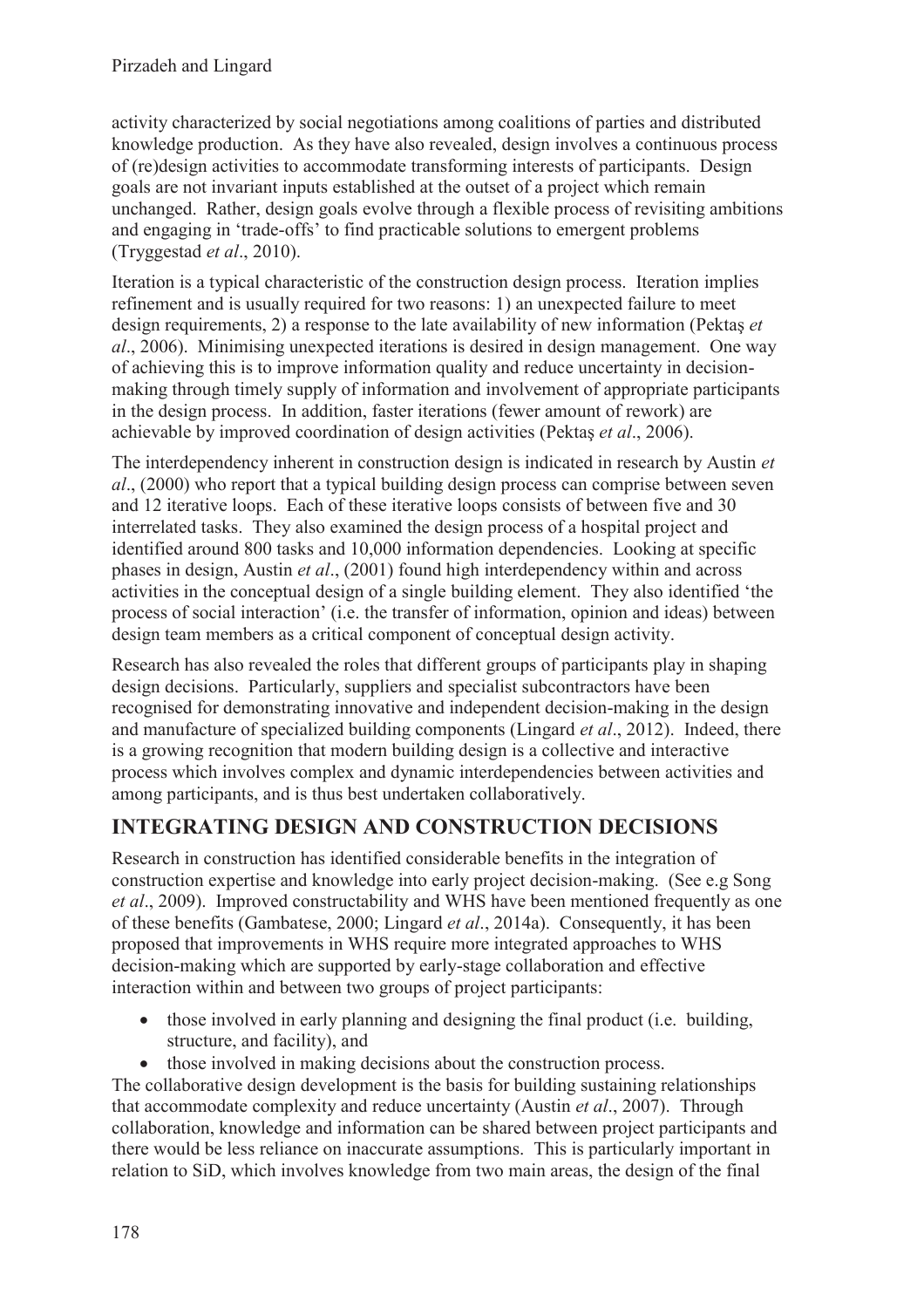product and the design of construction process. A main issue identified by researchers is that design professionals in the construction industry mostly possess limited knowledge of construction and maintenance processes (Gambatese *et al*., 2005). This is partly because design professionals have traditionally focussed on the requirements of end users of a facility or building rather than those who undertake the construction and maintenance works (Hecker and Gambatese, 2003). As Lingard *et al*., (2014b) suggest, the problems can be overcome by ensuring that:

- a genuine lifecycle approach to safety is adopted in design; and
- design decisions are informed by construction [and WHS] knowledge [through] collaboration].

Effective interaction between project participants involved in the design and construction stages of construction projects has great potential to facilitate collaboration and address the knowledge gaps mentioned above; however, in practice, the organisational and contractual separation of the design and construction functions acts as an impediment to freely and effectively flowing communication (Lingard *et al*., 2014b; Atkinson and Westall, 2010) and can negatively influence desired outcomes including those related to WHS (Baiden and Price, 2011). Despite this acknowledgement, few empirical studies have explored how to achieve improved WHS outcomes by addressing the segregation and communication problems in construction projects. Hare *et al*., (2006) cite several mechanisms that substantially assist with integrating WHS into project planning and design decision making:

- · two-way communication between designers and constructors;
- the early involvement of the constructor;
- participation in health and safety workshops; and
- collaborative brainstorming.

Franz *et al.*, (2013) have presented case study data suggesting that in comparable projects, better WHS outcomes are achieved when specialist contractors are involved early. Improved constructability is often claimed to result from collaborative or integrated approaches to project delivery and that, by implication, WHS is also enhanced (Kent and Becerik-Gerber, 2010). However, some researchers caution that the implied link is not straightforward:

- Ankrah *et al.*, (2009) observe that the procurement method will not generate, as a matter of course, a positive cultural orientation to WHS;
- Atkinson and Westall (2010) point out that Integrated Project Delivery does not guarantee improved safety outcomes.

To sum up, an existing challenge in relation to the implementation of SiD in the construction industry is that, in most cases, there is not enough collaboration and effective communication to support the effective integration of design and construction decisionmaking. Even in cases that systems and processes have been put in place to facilitate collaboration and communication, they have failed to cope with the complex and dynamic nature of the design process. Therefore, it is suggested that to better exploit the WHS improvements intended by SiD, there is a need to understand and find ways to enhance communication and collaboration in the complex and dynamic context of construction projects. This understanding and enhancement effort should be based on the acknowledgement and acceptance of the special characteristics of the construction design process, i.e. the complex, dynamic and collective nature of design decision-making.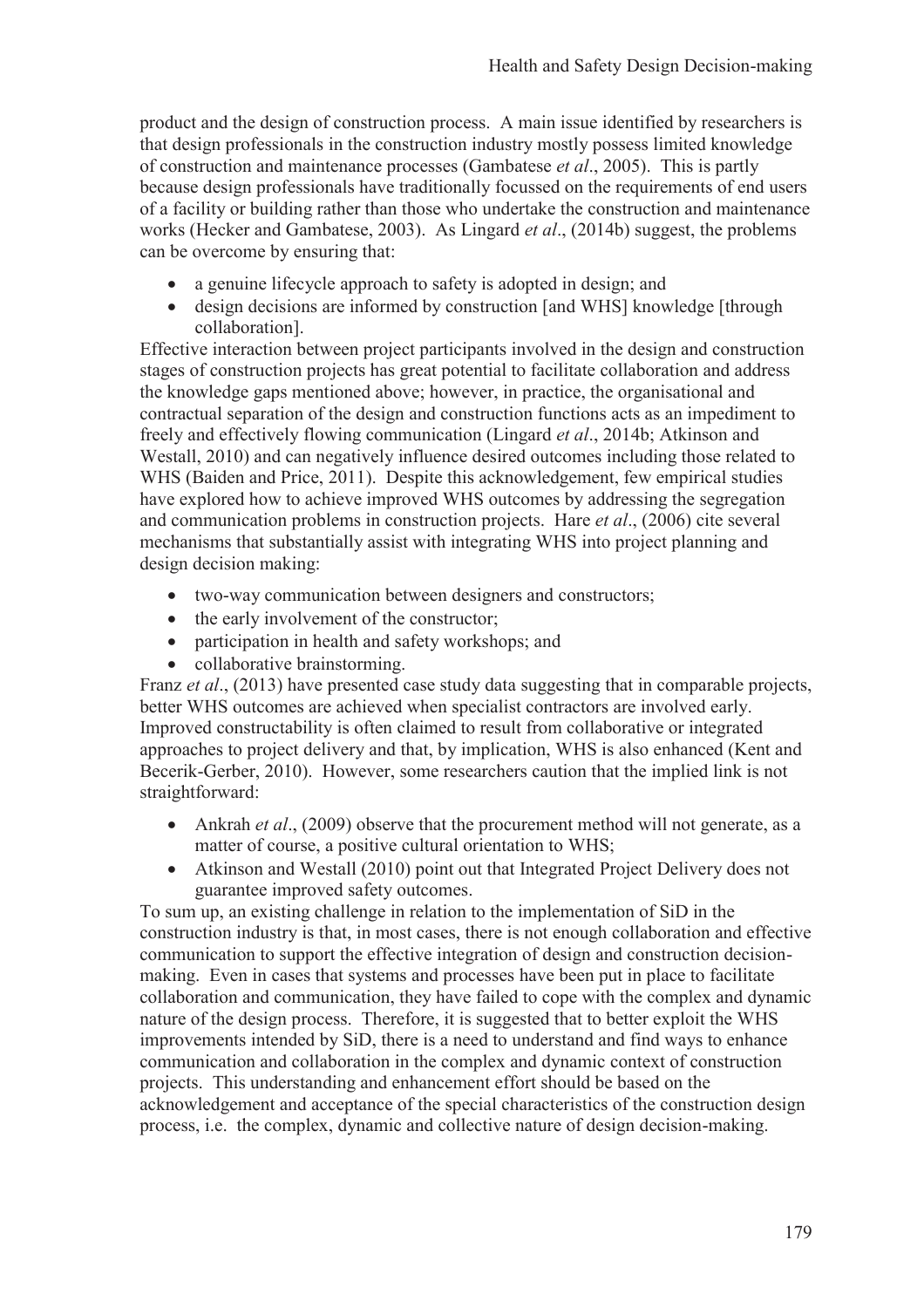## **UNDERSTANDING SOCIAL INTERACTIONS IN PROJECTS**

Construction projects involve social activities. Project participants normally come together from different firms. They possess diverse knowledge and expertise and interact to make decisions about various aspects of the project and deliver a set of tasks that contribute to the achievement of the overall project goals. The patterns of interactions and relationships between project participants are important in terms of understanding how project organisations function (Pryke, 2012). The project interactions can be conceptualised as social networks. According to Pryke and Smyth (2006), through these networks, individuals who are engaged in different project functions (e.g. planning, design, construction) communicate in relation to their project roles and responsibilities and establish a sense of 'mutual understanding' about terminology, values and priorities.

Social networks exist at multiple levels of project organisation. They create the substructure that supports different project functions at various levels. Pryke (2012) observes that project participants are embedded in multi-layered transitory networks of relationships that relate to project functions. At the lowest level, individuals with projectrelated responsibilities exchange information with other individuals both from the same firm and from external firms. The networks constantly change. Due to the diverse set of circumstances and different knowledge combinations and expertise required to perform various tasks, the interaction networks continually reconfigure, enabling the project participants to deal with the multitude of complex activities involved in executing a project (Pryke and Smyth, 2006).

The networks of interactions are particularly important in relation to design decisionmaking. Austin *et al*., (2007) suggest that collaborative design needs an easy flow of information between all parties outside the rigid structures forced by contractual arrangements. To reduce the unexpected impacts, assumptions in relation to early design aspects need to be more accurate and/or enough tolerances should be considered to accommodate future changes. This, in turn, requires collaboration and effective communication to make the right information available to the right participants at the right time (Pektaş *et al*., 2006).

According to Chinowsky *et al*., (2011), an effective level of exchange between parties involve the exchange of both explicit and tacit knowledge to resolve inter-task issues as they arise; however, the unstable context of construction projects and insufficient past working interactions between parties create challenges for effective collaboration. This has mostly directed project team efforts to build [reactive] communication networks that are efficient in meeting particular project needs, but may lack the characteristics of an effective network (Chinowsky *et al*., 2011). Pirzadeh and Lingard (2017) suggest that project leadership teams can benefit from continuously mapping interaction networks and understanding how they change and play out to produce project outcomes. This understanding can assist project teams to proactively design, encourage and maintain networks that are more likely to support effective decision making and performance.

Social-network analysis (SNA) is proposed as a practical method to map and analyse relationships and interactions. SNA is an analytical tool to visualise and study the patterns of relationships and the exchange of resources (e.g. knowledge, information) among participants in a network. In the construction context, SNA has been applied in the analysis of relationships, information exchanges and communication patterns between project participants (both at individuals and organisational levels). SNA has been recommended as a useful method for understanding the roles and quantifying the interactions of participants in construction project coalitions. Social network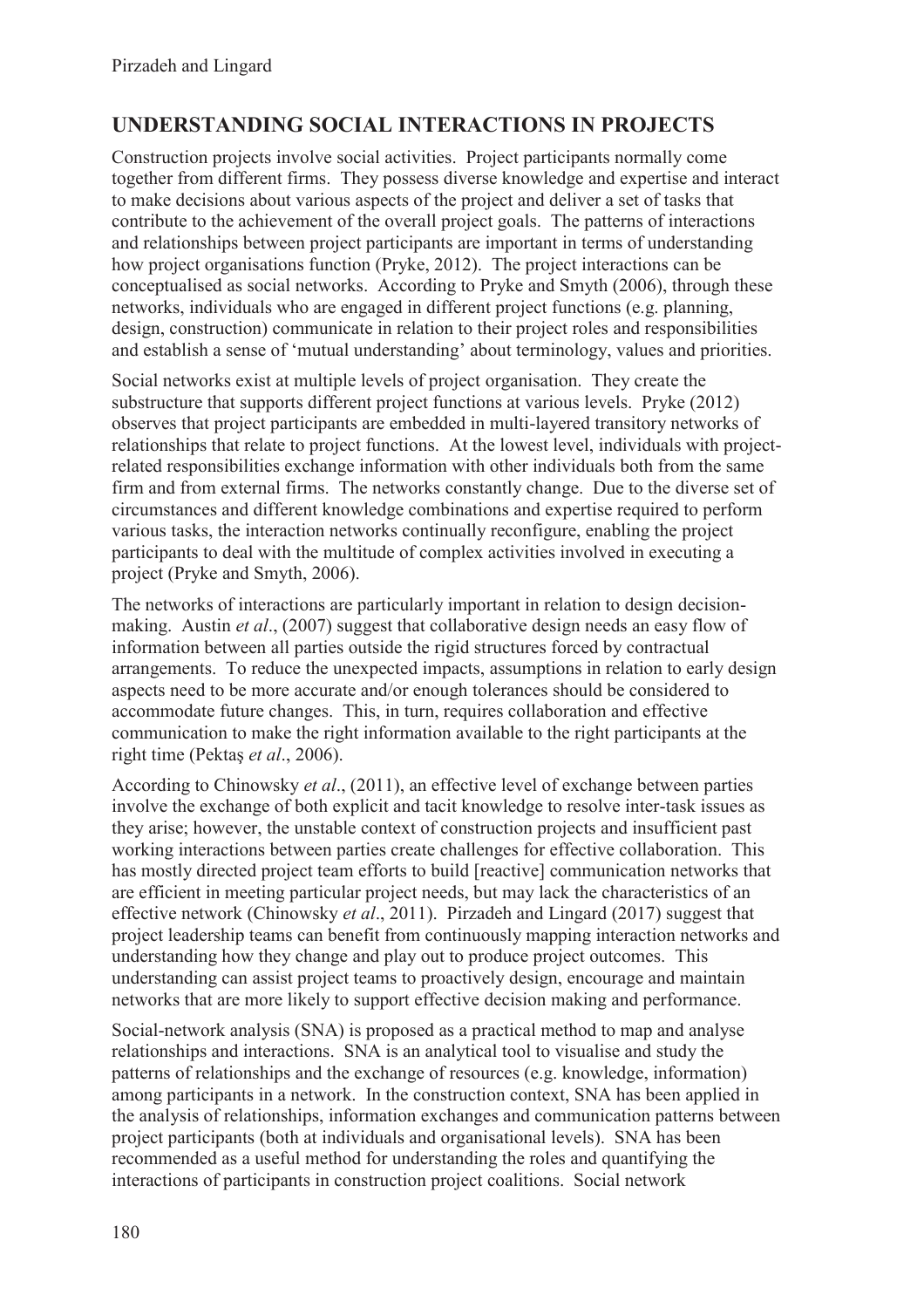characteristics have been used to conceptualise construction project coalitions and to compare project procurement and governance systems (Pryke, 2012), to explain poor performance in team-based design tasks (Chinowsky *et al*., 2008), and to identify barriers to collaboration that arise as a result of functional or geographic segregation in construction organisations (Chinowsky *et al*., 2010). The technique has been used, in combination with task dependency analysis, to identify potential communication disconnections between project participants (Chinowsky *et al*., 2011). Park *et al*., (2010) used SNA to study inter-firm collaboration in the construction industry and its effect on organisational performance. SNA has also been used to analyse knowledge flows among construction project participants during the design variation process (Ruan *et al*., 2012). In addition, Lingard *et al*., (2014a) used SNA to map and analyse the pattern and nature of communication between participants in WHS related design decision-making in construction projects and found a link between social network measures and WHS performance.

So far, the applications of social network analysis in construction projects have been mostly one-off and cross-sectional, implicitly assuming a static and lasting pattern of interactions between project participants. In a classic fashion, the technique has mostly been used to analyse 'static' or 'aggregated' networks (Tang *et al*., 2009) by taking a snapshot of the social interactions at a particular point in time or to aggregate the social interactions over a period of time, e.g. over the whole project duration, to create an overall view of the social network. As such, this approach assumes some level of stability in a project social network over time. This assumption might be valid for short periods of time; however, its validity is questionable over long time spans due to the dynamic context of construction projects. The reality is that while the formal structure of a project organisation might remain stable throughout the project for contractual reasons, the configuration of participant's changes as they assume different roles for dealing with different activities at various organisational levels (Pryke and Smyth, 2006).

## **THE NEED FOR A LONGITUDINAL AND MULTI-LEVEL NETWORK APPROACH**

In the context of SiD, although collaboration and effective communication have been emphasised as a requirement for the effective implementation of SiD, few studies have actually delved into the nature of communication and collaboration in relation to SiD decision-making as it happens in the real complex and dynamic context of the construction design process. Firstly, despite recognizing the networked nature of relationships and interactions in construction projects, there are few studies that have taken a network perspective to observe collective interactions and negotiations in live projects as design decisions unfold and participants' roles and interests change (examples of using network perspective are Tryggestad *et al*., 2010; Lingard *et al*., 2012).

In the context of construction WHS, the application of SNA has shown that effective interaction between those involved in the design of the structure (building or facility) and the construction process is linked to improved WHS outcomes (Lingard *et al*., 2014a). Nevertheless, these applications have mostly been cross-sectional, and as such, have not taken into account that networks are dynamic and evolve over time. By taking a snapshot of the social network or by aggregating the social interactions over periods of time (e.g. normally over the whole project) these studies have assumed a static and lasting pattern of interactions between project participants. Using this approach, the social network data has often been collected retrospectively, by asking participants their recollections about project interactions and communication patterns during the project. This approach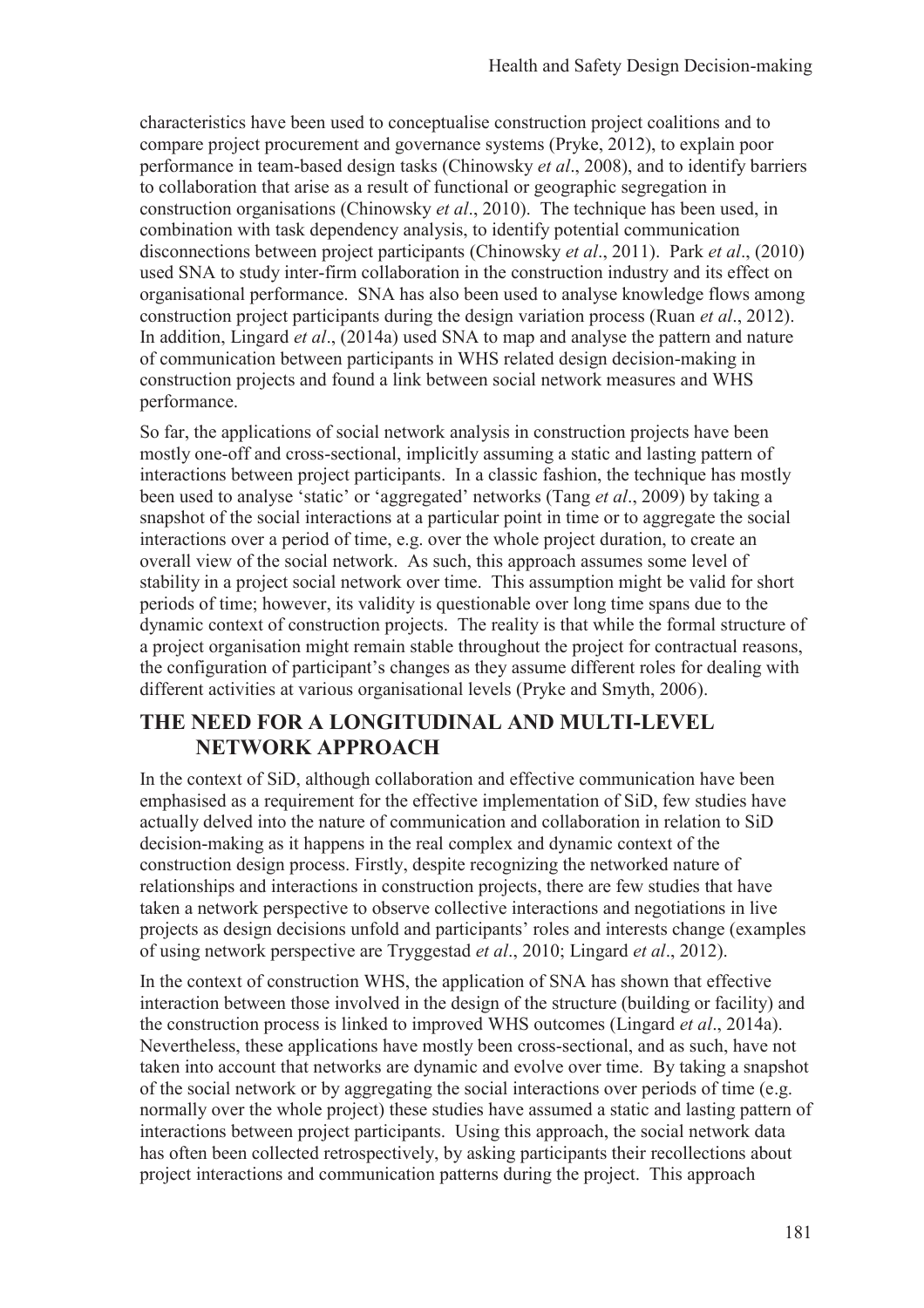assumes a level of stability in social network over time, thus does not appreciate the complexity and dynamism of the construction project context. In fact, recent applications of SNA to study the properties of human interactions have identified that the time dimension of interactions is usually a 'neglected' or 'understated' factor (Tang *et al*., 2009). Consequently, there is a requirement for longitudinal studies of relationship and interaction networks (in relation to construction WHS) that take into account the dynamism of project context.

Secondly, where network-based methods have been used to observe relationships and interactions in relation to project outcomes, the link between network measures and project outcomes is not clearly explored and established. Most of these studies refer to the coexistence (correlation) of particular network patterns/measures and specific outcomes and consider this coexistence as the evidence for a link between those patterns and outcomes. For example, a high number of direct links between network members, indicated by a high network density, has been linked to better knowledge sharing and higher performance in project teams (see for example Chinowsky *et al*., 2008). This approach is limited in that it does not reveal the nature of this link and does not explain the relation between the two variables. It is argued that there is a need to explore the mechanisms through which network characteristics affect project outcomes (in this case, WHS outcomes), and vice versa. Put differently, a framework is required that establishes strong relations between dynamic social processes and project outcomes, such as WHS performance. Only with this level of understanding, solutions can be identified to effectively implement SiD. As highlighted by Lingard *et al*., (2012), in the collective, reflexive, and uncertain context of design, it is imperative that any study investigating the development [and implementation] of SiD processes should take into consideration the reflexive [and interactive] nature of design work and explain the way in which processes and/or tools 'fit' within design work.

Thirdly, decision making about WHS is a complex process which involves interaction between participants with different risk perceptions. Thus, understanding project participants' attributes (such as roles, behaviours and viewpoints) as they make decisions is an important step in explaining how and why social intra-project interactions take place and affect WHS related technical outcomes. Collecting qualitative data about the participants' attributes, the quality of their relations and the content of their interactions can help to understand how networks change and why certain outcomes emerge in projects. According to Loosemore (1998:315), "both quantitative and qualitative methods have a role to play in understanding the complexity of people's changing social roles, positions and behaviours within construction organisation". In a recent longitudinal study, Pirzadeh and Lingard (2017) combined SNA and in-depth interviews to account for the dynamism and temporal nature of the design process and its underpinning interactions. As the study revealed, each decision-making scenario involved specific knowledge sources and interactions. Consequently, the participants in making each decision and the pattern of interaction between them were specific to that scenario and changes were observed during the decision-making.

Fourthly, it is important to consider different levels of relationship and interactions in construction projects. At the macro level, construction projects are conceptualised as networks of firms administered by sets of contracts (Pryke, 2012). Winch (1989) refers to construction projects as 'temporary coalitions of firms' bound together by flows of information and material. These formal relationships are fairly stable, at least over each project stage, and would not change greatly unless the project goes through a major structural change. They provide the context for interactions between individuals or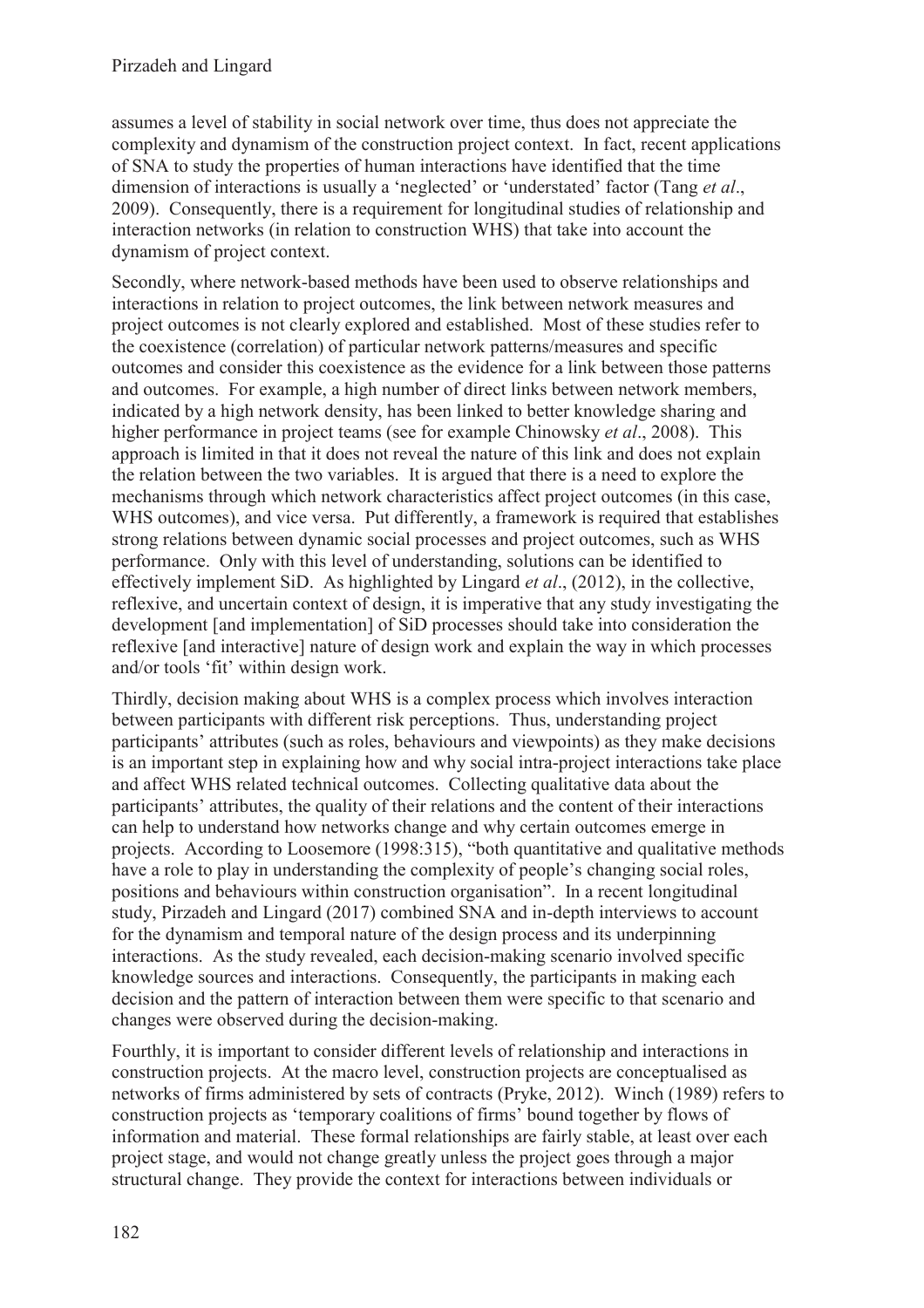groups at lower organisational levels or may be regarded as the aggregation of lower level relationships. At micro level, construction projects can be viewed as networks of participants from different firms who engage in social interactions and perform project tasks. The uncertainty inherent in undertaking project activities makes it difficult to apply a centralized approach to decision-making and calls for decentralization of authority and strong reliance on localized decision-making (Dubois and Gadde, 2002). Thus, interactions at this level are often informal, and can be highly transient and ad hoc to rapidly suit and support local decision-making requirements. However, project participants also work in the context of their firms and consequently affect and get affected by the relationships that their firms are involved in. Therefore, the macro and micro levels of relationships may display important interdependencies, and relationships at each level might be best explained in conjunction with relationships at the other level. In fact, since organisations [including project temporary organisations] are multilevel systems, a network approach to study and explain organisations should also be multilevel in scope, considering how networks at one level influence network at higher or lower levels (Moliterno and Mahony, 2011).

## **CONCLUSIONS**

Effective implementation of SiD in construction requires collaboration and effective interaction between design and construction decision-makers. Particularly, the project interaction networks need to support the integration of construction knowledge to the design process. However, design process is collective and complex. In addition, the socio-technical context of construction projects is dynamic and unpredictable. These characteristics create challenges for creating and maintaining effective interaction networks that underpin informed design decisions which are safe and constructible. It is proposed that project teams benefit from continuous mapping and understanding project communication patterns. This can particularly be helpful to implementation of SiD. Understanding interaction patterns can highlight opportunities for involving participants with construction knowledge in the decision process as well as encouraging free flowing information between participants to produce better decision outcomes. This, in turn, requires approaches that acknowledge the complex, dynamic and multilevel nature of the project interactions.

It is argued that there is a need for longitudinal studies that take a multilevel network approach and combine quantitative and qualitative data to capture and analyse interaction patterns prospectively as they happen in the dynamic context of construction projects. In line with this argument, a PhD study is currently underway. The aim of the study is to explore the way in which interactions between design and construction participants underpin collective decision-making and impacts upon construction WHS. To appreciate the complex context of construction projects, qualitative and quantitative data are integrated and a multilevel network approach is adopted. In addition, the dynamism in interaction pattern is captured by mapping communication patterns at each decision-point along the design decision-making process. The research outcomes are expected to contribute to more effective implementation of SiD in the construction industry as a proactive way of achieving better WHS outcomes.

### **REFERENCES**

Ankrah, N, Proverbs, D and Debrah, Y (2009) Factors influencing the culture of a construction project organisation: An empirical investigation. *Engineering, Construction and Architectural Management*, **16**(1), 26-47.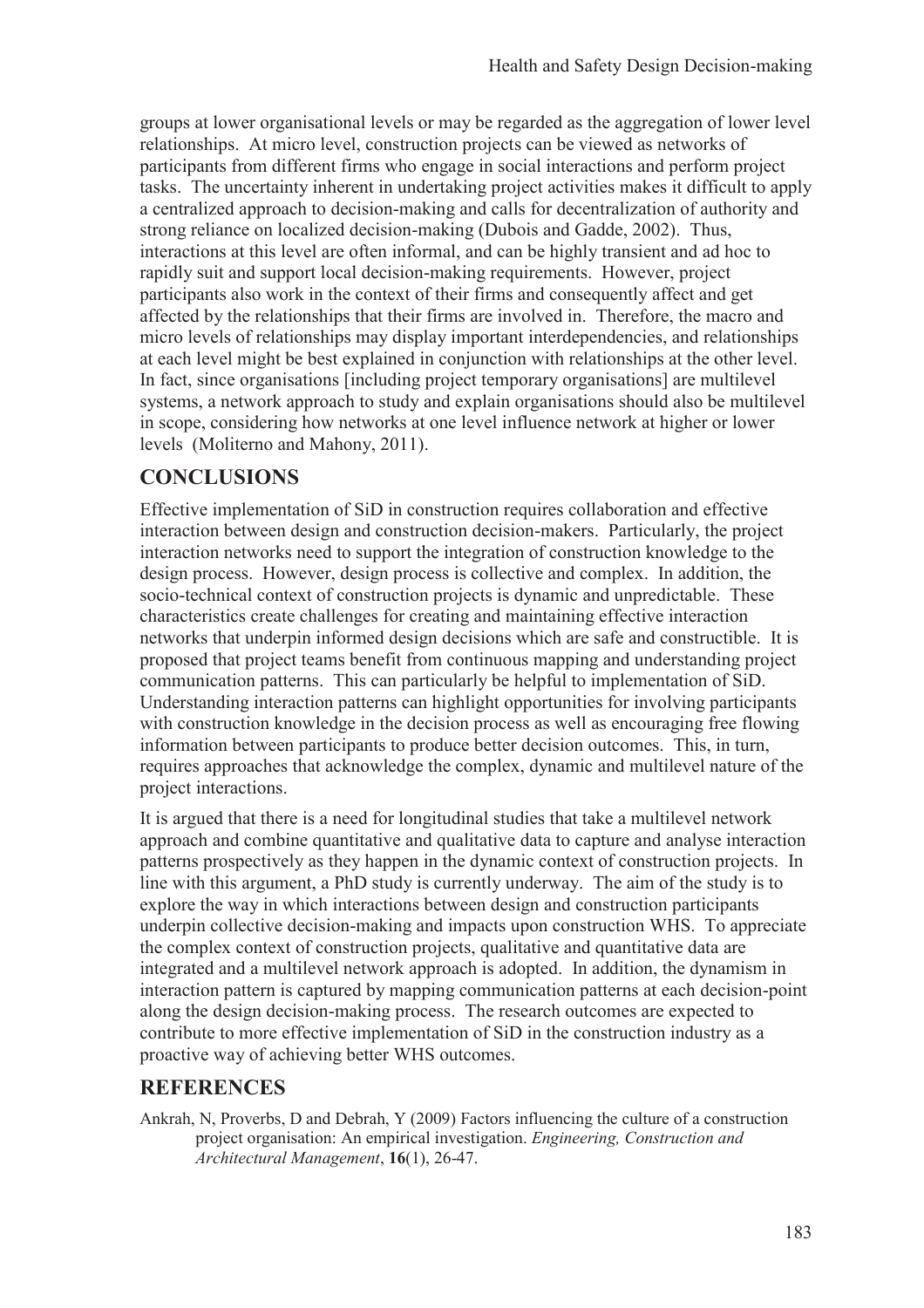- Atkinson, A R and Westall, R (2010) The relationship between integrated design and construction and safety on construction projects. *Construction Management and Economics*, **28**(9), 1007-1017.
- Austin, S, Baldwin, A, Li, B and Waskett, P (2000) Analytic design planning technique (ADePT): A dependency structure matrix tool to schedule the building design process. *Construction Management and Economics*, **18**(2), 173-182.
- Austin, S, Steele, J, Macmillan, S, Kirby, P and Spence, R (2001) Mapping the conceptual design activity of interdisciplinary teams. *Design Studies*, **22**(3), 211-232.
- Austin, S A, Thorpe, A, Root, D, Thomson, D and Hammond, J (2007) Integrated collaborative design. *Journal of Engineering, Design and Technology*, **5**(1), 7-22.
- Baiden, B, K and Price, A D F (2011) The effect of integration on project delivery team effectiveness. *International Journal of Project Management*, **29**(2), 129-136.
- Chinowsky, P, Diekmann, J and Galotti, V (2008) Social network model of construction. *Journal of Construction Engineering and Management*, **134**(10), 804-812.
- Chinowsky, P, Diekmann, J and O'Brien, J (2010) Project organisations as social networks. *Journal of Construction Engineering and Management*, **136**, 452-458.
- Chinowsky, P, Taylor, J E and Di Marco, M (2011) Project network interdependency alignment: New approach to assessing project effectiveness. *Journal of Management in Engineering*, **27**(3), 170-178.
- den Otter, A and Emmitt, S (2008) Design team communication and design task complexity: The preference for dialogues. *Architectural, Engineering and Design Management*, **4**(2), 121- 129.
- Dubois, A and Gadde, L E (2002) The construction industry as a loosely coupled system: Implications for productivity and innovation. *Construction Management and Economics*, **20**(7), 621-631.
- Franz, B W, Leicht, R M and Riley, D R (2013) Project impacts of specialty mechanical contractor design involvement in the health care industry: Comparative case study. *Journal of Construction Engineering and Management*, **139**(9), 1091-1097.
- Gambatese, J A (2000) Safety constructability: Designer involvement in construction site safety. *Proceedings of Construction Congress VI*, Reston, VA: ASCE, 650-660.
- Gambatese, J A, Behm, M and Hinze, J W (2005) Viability of designing for construction worker safety. *Journal of Construction Engineering and Management*, **131**(9), 1029-1036.
- Goh, Y M and Chua, S (2016) Knowledge, attitude and practices for design for safety: A study on civil & structural engineers. *Accident Analysis & Prevention*, **93**, 260-266.
- Gray, C, Hughes, W and Bennet, J (1994) *The Successful Management of Design*. Reading, UK: Centre for Strategic Studies in construction.
- Hare, B, Cameron, I and Duff, A (2006) Exploring the integration of health and safety with preconstruction planning. *Engineering, Construction and Architectural Management*, **13**(5), 438-450.
- Hecker, S and Gambatese, J A (2003) Safety in design: a proactive approach to construction worker safety and health. *Applied Occupational and Environmental Hygiene*, **18**(5), 339- 342.
- Kent, D C and Becerik-Gerber, B (2010) Understanding construction industry experience and attitudes toward integrated project delivery, *Journal of Construction Engineering and Management*, **136**(8), 815-825.